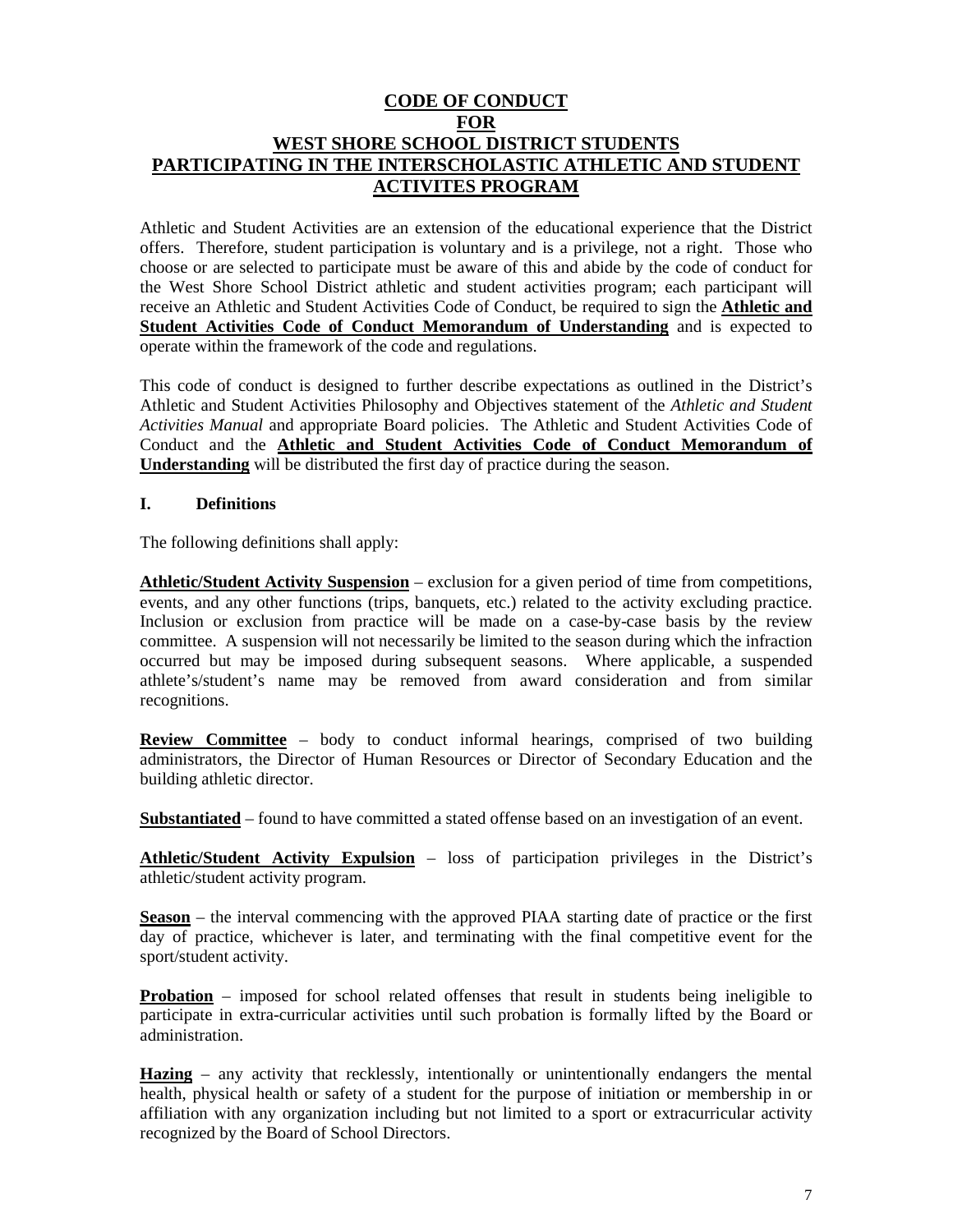Endangering the physical health includes but is not limited to any contact of a physical nature such as whipping, beating, branding, forced calisthenics, exposure to the elements, forced consumption of any food, alcoholic beverage, drug or controlled substance, or other forced activity that could adversely affect the physical health or safety of the individual.

Endangering the mental health includes, but is not limited, to any activity that would subject an individual to unusual mental stress, such as sleep deprivation, prolonged exclusion from social contact, forced conduct which might result in extreme embarrassment, or any other activity, which could adversely affect the mental health or dignity of the individual. Any activity if made part of an initiation, shall be presumed to be hazing, even if a student willingly participates.

### **II. General Rules**

- A. An athlete/student who quits a team/activity during the sport/activity season shall not be permitted to participate in another sport/activity during the sport/activity season unless the coaches/directors of all teams/activity involved agree. The athletic director will make the final determination.
- B. The rules listed below are to be read both in addition to and in conjunction with the District's discipline policy. The actions listed below represent serious violations of the Athletic and Student Activity Code of Conduct and may result in the consequences as listed with each action in addition to any penalties imposed pursuant to the District's discipline code. Offenses are cumulative for the year except in the case of #1, which is cumulative for the student's discipline as provided for in other District policies.
	- **1. Possessing, using, delivering, or selling alcohol, or any controlled substance as defined by the Controlled Substance, Drug, Device, and Cosmetic Act while on school property or at a school sponsored activity or while on the way to or from a school sponsored activity or in uniform regardless of location. The term possession includes but is not limited to having previously ingested alcohol, a controlled substance or drug while on the way to school or school sponsored activity.**

Consequence:

- a) Immediate suspension from the team/student activity for a minimum of forty-five (45) calendar days. Violators will be referred to the school's Student Assistance Team (SAT) for possible assessment recommendation. An athlete/student may not participate in the sport/student activity until the assessment has been completed and until any assessment recommendations have been followed.
- b) If the athlete/student is at a school event, ten (10) days out-ofschool suspension as per District School Board Policy 218 and may include expulsion from school.
- c) In addition to the penalties set forth in (b) above, a second offense will result in athletic/student activity expulsion, and the student will be prohibited from participating on any school team.
- **2. Action as stated in #1 above occurring offsite and not on the way to or from any school sponsored activity during the athletic/student activity season of which the student participates.**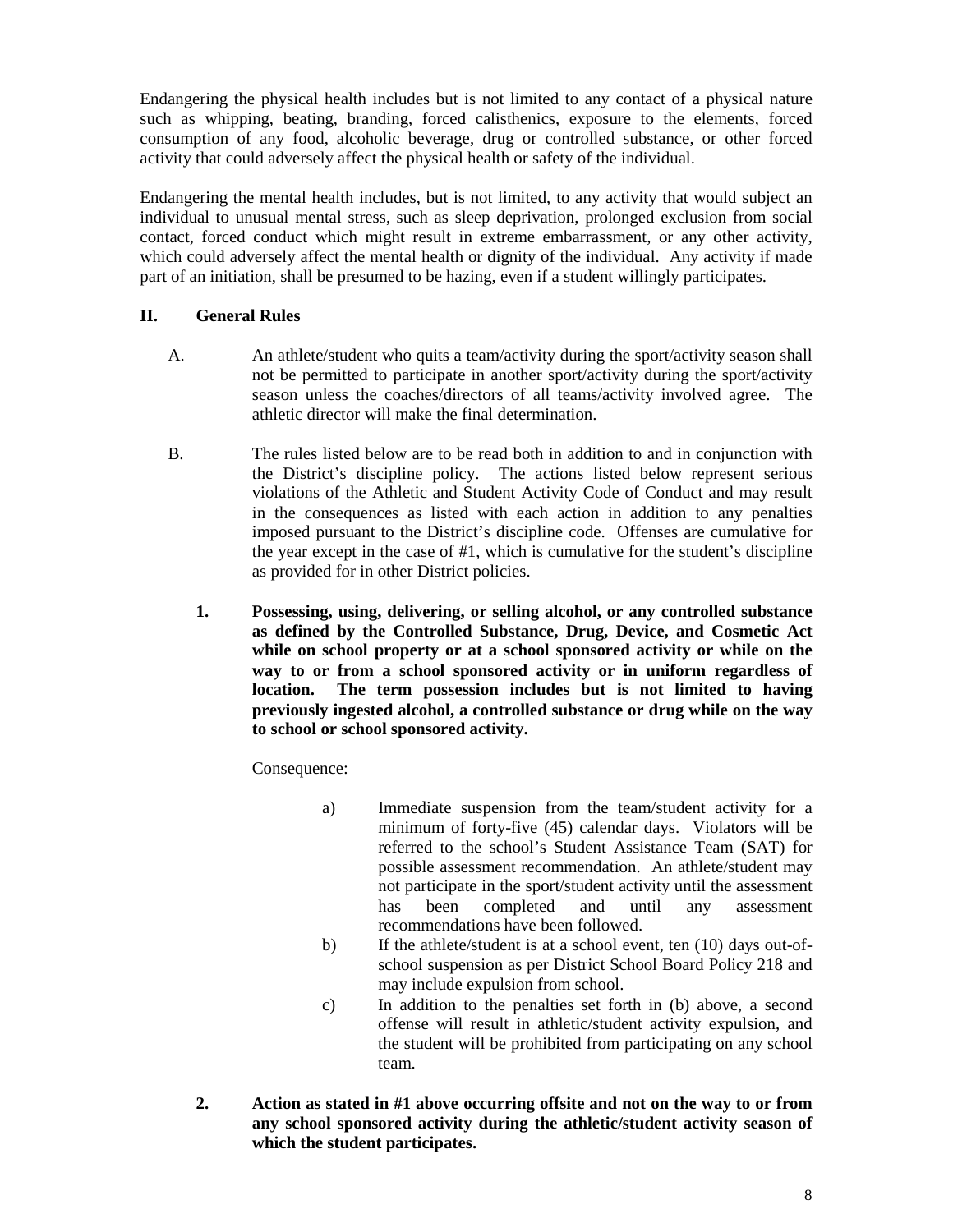Consequence:

- a) Immediate suspension from the team/student activity for fifteen (15) calendar days and referral to the school's SAT. Should the offense occur when the SAT is not functioning, the principal and/or athletic director and coach/director will make a referral to a licensed provider appropriate to the offense for an assessment and recommendation. Failure to complete an assessment will result in continued suspension from the team/student activity until the assessment is conducted.
- b) Second offense results in athletic/school activity suspension for the remainder of the season.
- c) A subsequent offense will result in athletic/student activity expulsion.

#### **3. Action as stated in #1 above occurring offsite and not on the way to or from a school sponsored activity during off-season.**

Consequence:

- a) Suspension from the team/student activity for fifteen (15) calendar days beginning on the first day of the season.
- b) Second offense results in athletic/student activity suspension from the team/student activity.
- c) A subsequent offense will result in athletic/student activity expulsion.

#### **4. Possessing or using tobacco in any form, whether on or off school property (Off property only applies if the athlete/student was in uniform).**

Consequence:

- a) If at school event, in-school suspension as per District code and other penalties as allowed by District School Board Policy 222.
- b) One contest athletic/student activity suspension.
- c) Second offense results in athletic/student activity suspension from the team/student activity for ten (10) calendar days. A subsequent offense will result in additional suspensions or expulsion from the team/student activity for the remainder of the season.
- **5. Intentional damage (vandalism), theft, or degradation of school or person's property from any location on school property or off school property during any school sponsored event or related to any school sponsored activity.**

Consequence:

- a) See District discipline policy for possible penalties including administrative probation, suspension or expulsion depending on the severity of the offense and other penalties, including referral to law enforcement authorities as allowed by District School Board Policy.
- b) Immediate athletic/student activity suspension from the team/student activity for up to seven (7) calendar days, depending on severity of the incident, payment of restitution or return of property.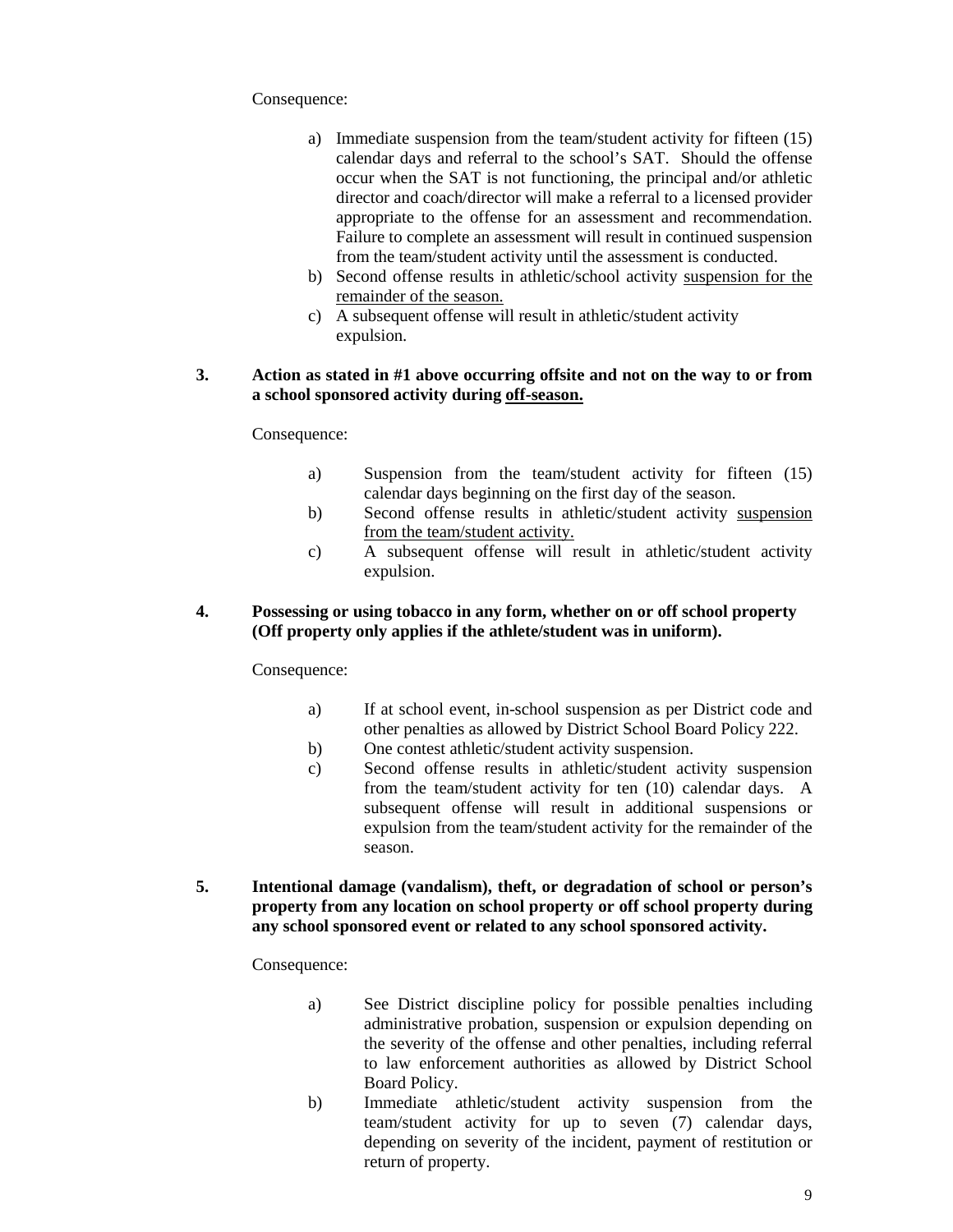#### **6. Failure to return equipment.**

Consequence:

- a) Suspension from all program participation until equipment is returned or paid for.
- **7. Acts that constitute a violation of the Pennsylvania Criminal Code, whether or not delineated as part of the student code of conduct.**

Consequence:

- a) Immediate athletic/student activity suspension from the team/student activity for the remainder of the season or the school year depending upon the severity of the offense.
- b) The athlete/student must petition to have the athletic/student activity suspension lifted after the period of suspension.
- 8. **Failure to carry out the directions or rules and regulations established by the coach/director. (Such rules and regulations must be distributed in writing to all athletes/students and be approved by the principal and/or athletic director).**

Consequence:

- a) As established by each coach/director.
- 9. **Any improper conduct, which either violates District policy or constitutes behavior inappropriate for a District student representative.**

Consequence:

- a) As established by each coach/director, may include suspension from the team/student activity or expulsion depending on the nature of the violation.
- b) As established by the District discipline code.

#### **10. Use of Anabolic Steroids. The use of anabolic steroids is prohibited.**

Consequence:

a) A violation of this policy or District School Board Policy 227 shall result in immediate suspension from the team/student activity for the remainder of the season and may result in expulsion from athletics/student activities.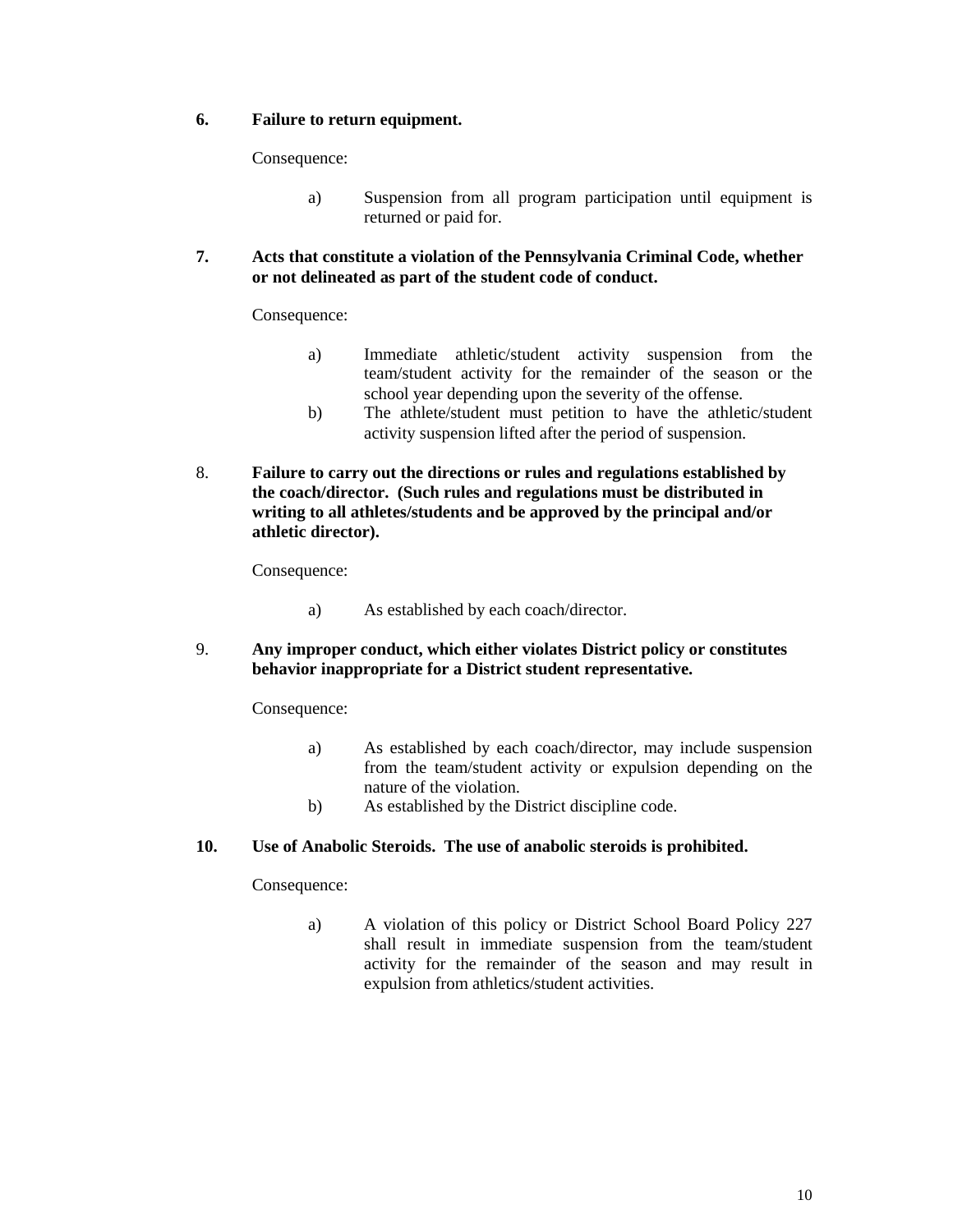### **Procedural Guidelines for Code of Conduct**

- (1) If an infraction is reported, the coach/director shall notify the athletic director or administration of the alleged conduct or violation. Either the administrator or the coach/director at the direction of the administrator shall investigate, to determine if a violation of the code has occurred.
- (2) If, after investigation, a violation of the code can be substantiated, the coach/director, after consultation with the administration and athletic director, shall impose the appropriate consequence by giving written notice to the athlete/student, the athlete's/student's parents or guardian, the athletic director, and the building administrator. Imposition of disciplinary consequences by the athletic director is in addition to any disciplinary penalty imposed by the building administration pursuant to District policy.
- (3) The athlete/student or parent/guardian may appeal the coach's/director's decision to the administration who will convene a Review Committee to hear the appeal and render a decision. Such decision will be made within ten (10) business days of the appeal. During the ten (10) business days, the initial disciplinary action imposed will remain in effect. Appeal of the discipline penalties imposed by the building administrator under District policy is governed by the school code.
- (4) If the parent/guardian or athlete/student is not satisfied with the decision of the Review Committee, a hearing may be requested within five (5) business days of the decision. The appeal shall be in writing and directed to the Superintendent of Schools or designee. The Superintendent or designee has complete discretion whether or not to hear the appeal. If the Superintendent or designee decides to hear the appeal, such hearing shall be conducted within ten (10) business days of the date of the appeal. If such hearing is granted, the initial disciplinary action will remain in effect. The appeal hearing shall be informal and the decision of the Superintendent or his/her designee shall be final.
- (5) Once an athletic/student activity suspension or athletic/student activity expulsion has been imposed, the athlete/student will not be permitted to participate in any competitions, events or other functions unless the recommendation for suspension/expulsion is reversed after appeal.
- (6) An expulsion includes forfeiture of any school related awards for that season.
- (7) Nothing in the code shall preclude any building principal, in consultation with the athletic director, from suspending or excluding an athlete/student from an athletic team/student activity for any violation of the disciplinary rules of the West Shore School District.
- (8) Athletic and Student Activity Code of Conduct and District School Board Policy infractions and discipline imposed are not limited to the season in which the infraction occurred.